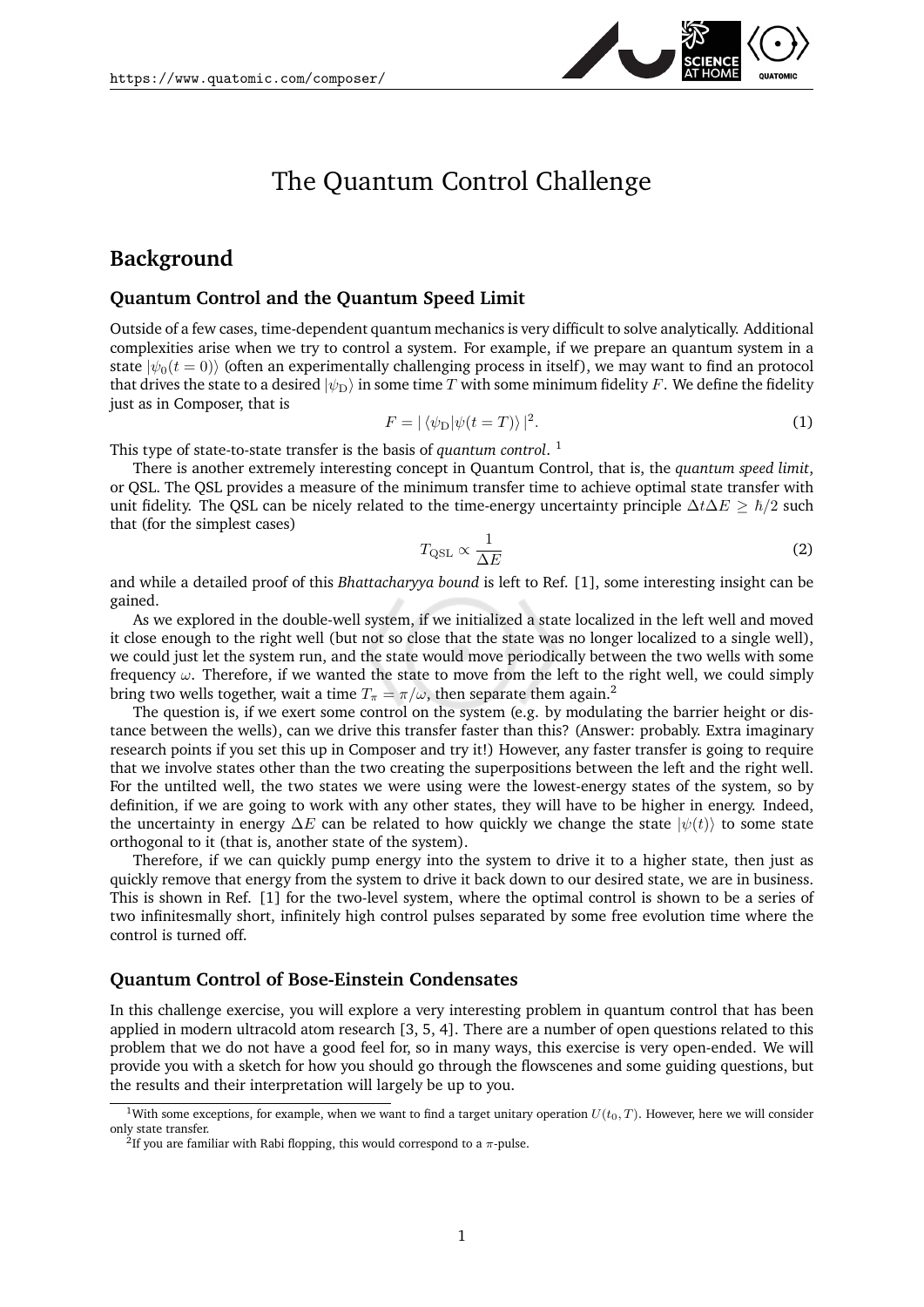

For this exercise, you will explore four different scenarios, each with the same goal: starting from the ground state of a given potential, modulate the potential and drive the state into the first excited state. First, you will explore harmonic and anharmonic control. Just as in the Shake and Squeeze exercise, your control will be the modulation (shaking) of the potential.[3](#page-1-0)

Up until now, you have simulated a single particle (like a single atom in a well). Thus, the second element of the exercise will add a nonlinearity to the potential due to atom-atom interactions in a Bose-Einstein condensate, the coldest state of matter we know of.[4](#page-1-1) This is best illustrated by looking at the form of the two Hamiltonians. For a given potential  $V(x, t)$ , the single-particle Hamiltonian  $H(x, t)$  takes the familiar form

$$
H(x,t) = \frac{p^2}{2m} + V(x,t).
$$
 (3)

However, if we add the nonlinearities due to the interactions of ultracold atoms with one another and make a few approximations (that are reasonably good in most situations), we obtain the so-called Gross-Pitaevskii equation (GPE) [\[2\]](#page-3-4)

$$
H(x,t) = \frac{p^2}{2m} + V(x,t) + \beta |\psi(x,t)|^2,
$$
\n(4)

where the parameter  $\beta$  controls the atom-atom interaction. This parameter is dependent on the atom density, the atom-atom scattering length, and the atomic mass. This nonlinearity is interesting in that it modifies the effective potential seen by the atoms, and as a result, controls that work for a single particle may fail when one considers a BEC.

#### **The flowfiles**

Here, you are provided with four sets of three flowfiles. The four sets are as follows:

- single particle, harmonic potential
- single particle, anharmonic potential
- BEC, harmonic potential
- BEC, anharmonic potential

For each of these, you will be able to control the potential modulation via

- A graph with points that you can click-and-drag
- A function that you write directly into Composer
- Optimal control with the GRAPE algorithm

In this challenge, please leave the potential parameters as-is. That is, don't change the values that go into the *Potential* nodes. However, when exploring the BEC levels, you may change the values of the nonlinearity parameter  $\beta$ . In addition, the spatial nodes and the temporal discretization dt has been set and should remain fixed. However, you can (and should!) change the final time  $dt$ . For simplicity, I list the parameters that may be changed:

- The final control time  $T$
- The BEC nonlinearity parameter  $\beta$  (where applicable!)
- The control graph or control function

You should have seen everything before, with the possible exception of the flowfiles with the control function. For these flowscenes, you can directly enter a modulation function into the box labelled *Scalar Expression* in the time evolution *For Loop*. Note that you have been given variable *E01* and *E12*, the energy differences between the ground state and first excited state as well as the first two excited states,

<span id="page-1-0"></span> $3$ Think: why aren't we squeezing the potential if we want to excite the atom into the first excited state?

<span id="page-1-1"></span><sup>&</sup>lt;sup>4</sup>We make these down in the lab!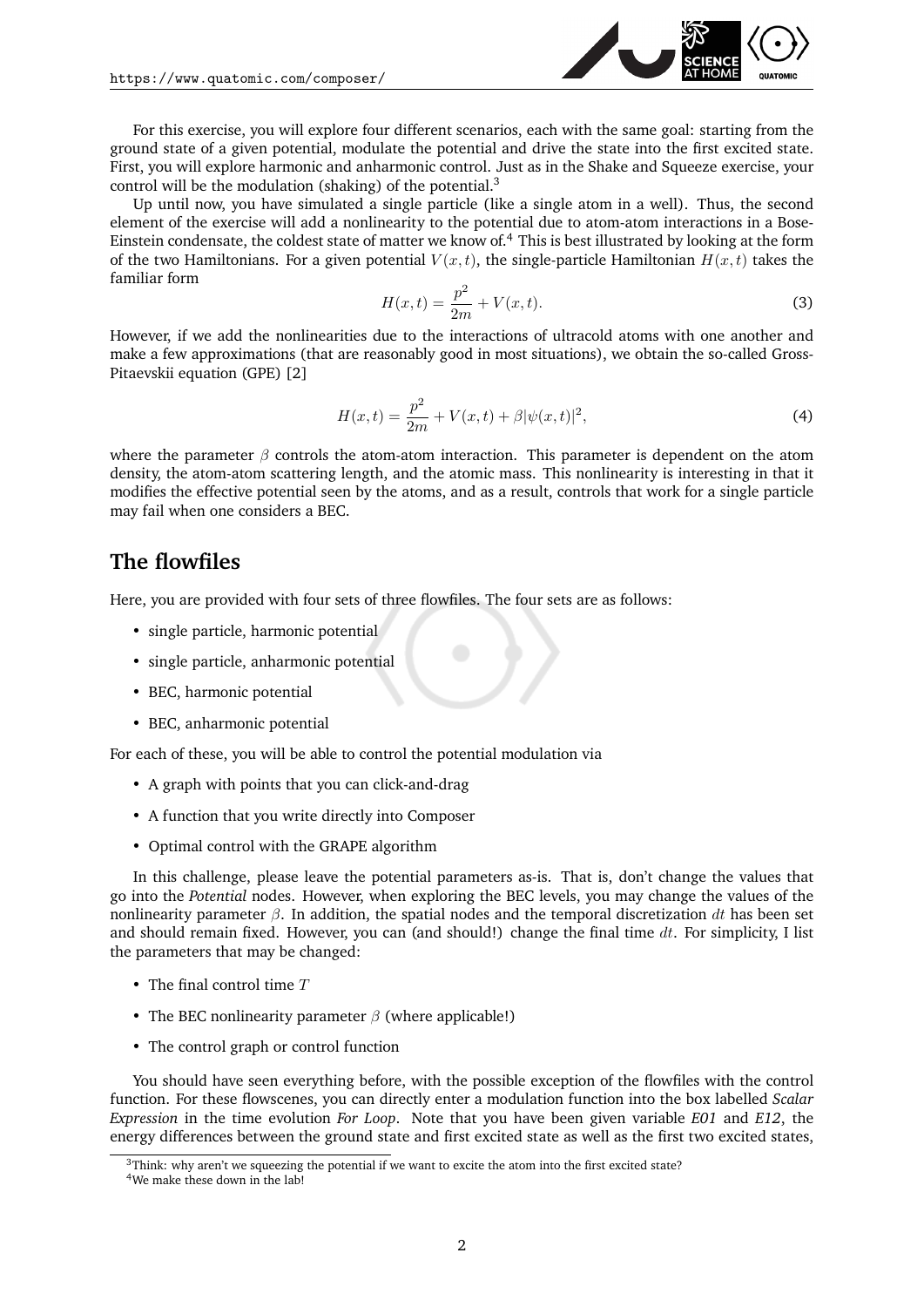

respectively. These variables (and the final time *tf* ) can be entered into the modulation function box. Everything else should be hard-coded—that is, enter the number directly!

Syntax in the modulation function box is like that used in most programming languages. If you cannot get your favorite common function to work, ask and we can help with syntax. See Figure [1](#page-2-0) for an example of syntax that Composer can recognize.



<span id="page-2-0"></span>Figure 1: A

snapshot of part of a Composer flow file that you will be using for parts of this challenge. This Composer flowscene allows you to control the modulation function by directly entering a command into a *Scalar Expression* box (blue, dashed circle) in the time evolution scope. You can also change the final time *tf* (red circle).

Below, we give you some guiding questions to explore as you work through the challenge.

## **The challenge**

For this challenge, you should explore the following things, in the following order. Note that you cannot answer all of these questions in your report, so you should pick an interesting thread or two and explore them in detail. We much prefer an in-depth analysis of a few compelling bits of the problem than a shallow analysis of many aspects of the problem.